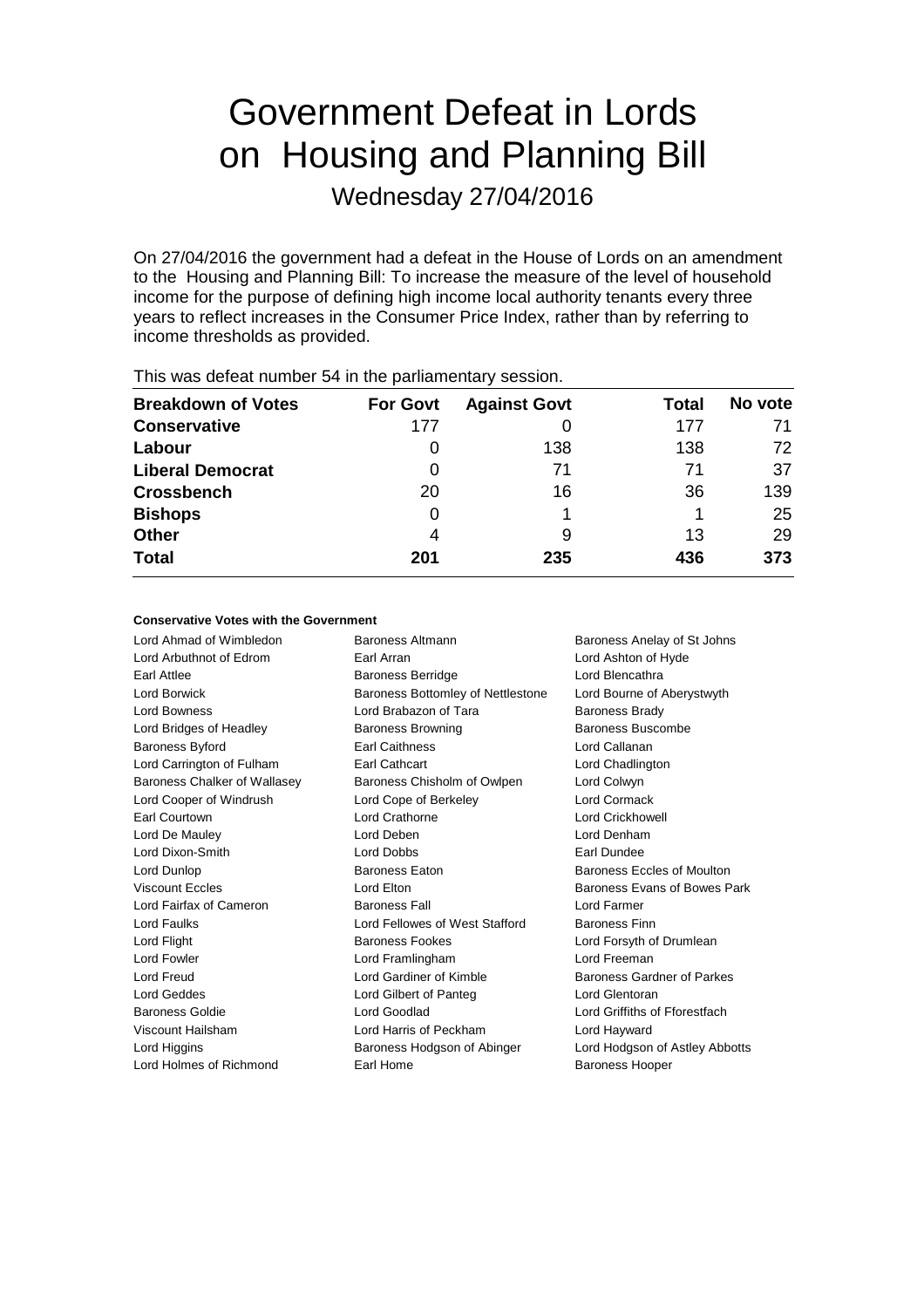Earl Howe Lord Howell of Guildford Lord Hunt of Wirral Lord Inglewood Lord James of Blackheath Baroness Jenkin of Kennington Lord Jopling **Lord Conduct Lord Keen of Elie** Lord King of Bridgwater Lord Kirkham Lord Lang of Monkton Lord Lansley Lord Lawson of Blaby **Lord Leigh of Hurley** Lord Lexden Earl Lindsay **Lord Lingfield** Earl Liverpool Marquess of Lothian **Lord Lupton** Lord Lupton **Lord Lyell** Lord MacGregor of Pulham Market Lord Magan of Castletown Lord Mancroft Lord Marland Lord Marlesford Lord McColl of Dulwich Baroness McIntosh of Pickering Baroness Mobarik Baroness Montrose Baroness Morris of Bolton Lord Moynihan Lord Naseby Baroness Neville-Jones Baroness Neville-Rolfe Baroness Newlove Baroness Noakes Lord Northbrook Lord Norton of Louth Lord O'Shaughnessy Baroness O'Cathain Lord O'Neill of Gatley Baroness Oppenheim-Barnes Lord Patten Lord Patten of Barnes Baroness Perry of Southwark Baroness Pidding Lord Popat Lord Porter of Spalding Lord Price Lord Prior of Brampton Baroness Rawlings **Baroness Redfern Baroness Redfern Lord Renfrew of Kaimsthorn** Lord Ribeiro Viscount Ridley Lord Risby Lord Robathan Baroness Rock Lord Sassoon Baroness Scott of Bybrook Baroness Seccombe Lord Selkirk of Douglas Lord Selsdon Baroness Shackleton of Belgravia Baroness Sharples Lord Sheikh Lord Sherbourne of Didsbury Lord Shinkwin Earl Shrewsbury **Lord Skelmersdale** Lord School Lord Smith of Hindhead Lord Spicer Baroness Stedman-Scott Lord Sterling of Plaistow Baroness Stowell of Beeston Baroness Stroud Lord Suri Lord Tanlaw Lord Taylor of Holbeach Viscount Trenchard Lord Trimble Lord True Lord Tugendhat Viscount Ullswater Baroness Verma Lord Vinson Lord Wakeham **Baroness Warsi** Baroness Warsi **Lord Wasserman** Lord Wei **Duke of Wellington** Baroness Wheatcroft **Duke Of Wellington** Baroness Wheatcroft Lord Whitby Baroness Wilcox Lord Willetts

Lord Horam Lord Howard of Rising Lord Howard of Lympne Baroness Williams of Trafford Lord Young of Cookham Viscount Younger of Leckie

#### **Labour Votes with the Government**

### **Labour Votes against the Government**

**Conservative Votes against the Government**

Lord Anderson of Swansea **Baroness Andrews** Baroness Armstrong of Hill Top Lord Bassam of Brighton Lord Beecham Lord Berkeley Baroness Billingham Lord Boateng Lord Bragg Lord Brookman Lord Campbell-Savours Lord Cashman Viscount Chandos Lord Clark of Windermere Lord Clarke of Hampstead Lord Collins of Highbury Baroness Crawley Lord Cunningham of Felling Lord Davies of Oldham Lord Davies of Stamford Lord Desai Baroness Donaghy Baroness Drake Lord Dubs Lord Elder Lord Evans of Watford Lord Falconer of Thoroton Baroness Farrington of Ribbleton Lord Faulkner of Worcester Lord Foster of Bishop Auckland Lord Foulkes of Cumnock Baroness Gale Lord Giddens Lord Glasman **Baroness Golding Community** Lord Goldsmith Lord Gordon of Strathblane Baroness Gould of Potternewton Lord Grantchester Lord Griffiths of Burry Port Lord Grocott Lord Hain

Baroness Adams of Craigielea Lord Allen of Kensington Lord Alli Viscount Hanworth Lord Harris of Haringey Lord Harrison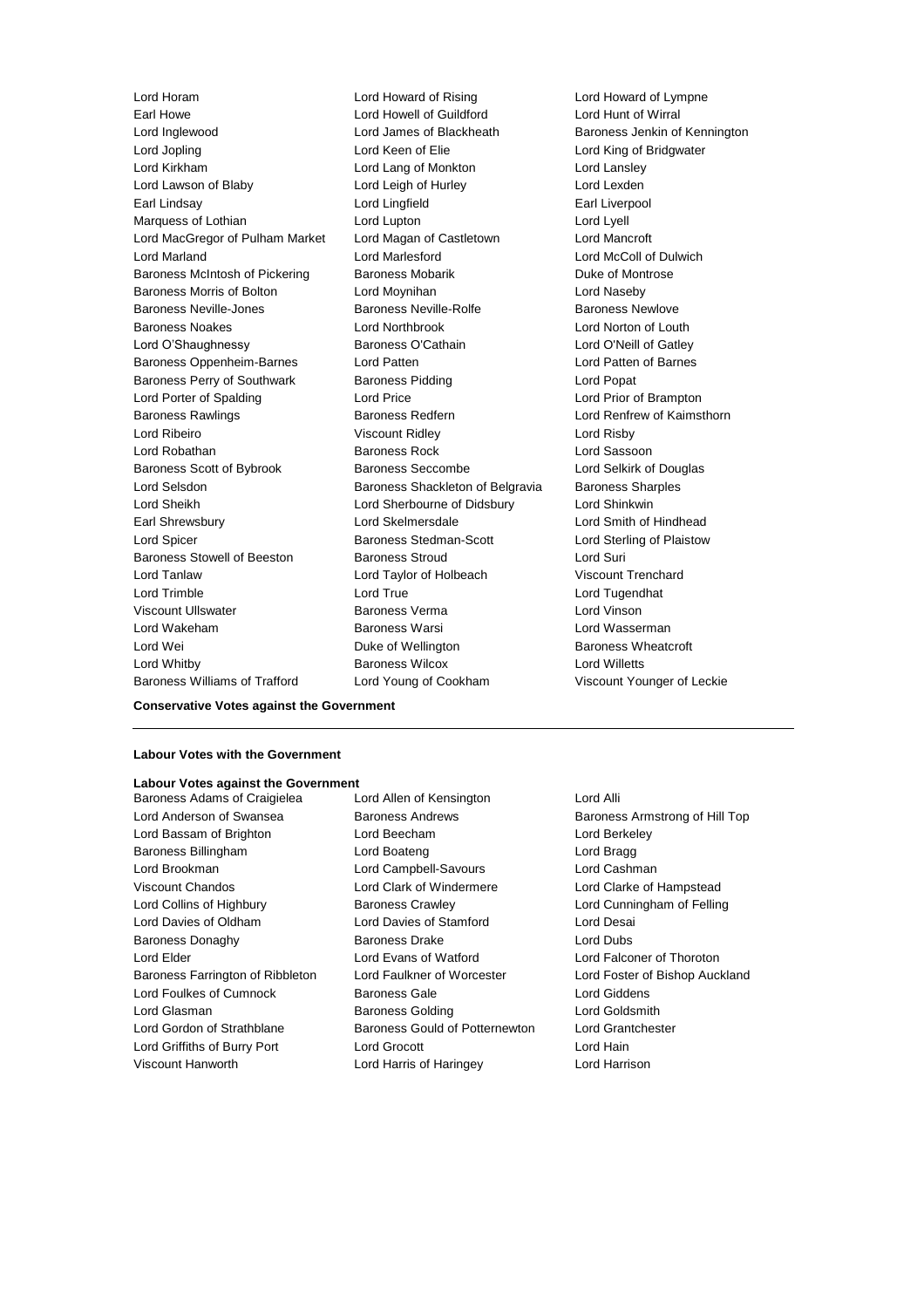Lord Hart of Chilton Lord Haskel Lord Haworth Baroness Hayter of Kentish Town Baroness Healy of Primrose Hill Baroness Henig Lord Hollick Baroness Hollis of Heigham Lord Howarth of Newport Baroness Howells of St Davids Lord Hoyle Lord Hughes of Woodside Lord Hunt of Kings Heath **Lord Hunt of Chesterton** Lord Irvine of Lairg Baroness Jay of Paddington Baroness Jones of Whitchurch Baroness Jowell Lord Judd **Lord Kennedy of Southwark** Baroness Kinnock of Holyhead Lord Kinnock **Lord Kirkhill** Lord Kirkhill **Lord Kirkhill** Lord Knight of Weymouth Baroness Lawrence of Clarendon Lord Layard Lord Lea of Crondall Lord Leitch Baroness Liddell of Coatdyke Lord Liddle Baroness Lister of Burtersett Lord Livermore Lord MacKenzie of Culkein Baroness Mallalieu **Baroness McDonagh** Lord Maxton **Baroness McDonagh** Lord McFall of Alcluith Lord Mitchell Lord Morris of Handsworth Baroness Morris of Yardley **Lord Murphy of Torfaen** Baroness Nye Lord O'Neill of Clackmannan Lord Patel of Bradford Lord Pendry Lord Plant of Highfield **Lord Ponsonby of Shulbrede** Baroness Prosser Lord Puttnam Baroness Quin Lord Radice Baroness Ramsay of Cartvale **Lord Rea Lord Rea** Baroness Rebuck Lord Reid of Cardowan Lord Richard Lord Robertson of Port Ellen Lord Rooker Lord Rosser Lord Rowlands Baroness Royall of Blaisdon **Lord Sawyer Baroness Sherlock** Viscount Simon Lord Snape Lord Stevenson of Balmacara Lord Stone of Blackheath Baroness Symons of Vernham Dean Baroness Taylor of Bolton Lord Taylor of Blackburn **Lord Temple-Morris** Baroness Thornton Lord Tomlinson Lord Touhig Lord Tunnicliffe Baroness Wall of New Barnet Baroness Warwick of Undercliffe Lord Watson of Invergowrie Lord Watts **Lord West of Spithead** Baroness Wheeler Baroness Whitaker **Lord Whitty** Lord Whitty **Lord Williams of Elvel** Lord Wills Lord Wood of Anfield Lord Woolmer of Leeds Baroness Worthington Baroness Young of Old Scone Lord Young of Norwood Green

#### **Liberal Democrat Votes with the Government**

#### **Liberal Democrat Votes against the Government**

| Lord Addington                     | Lord Allan of Hallam                | Baroness Bakewell of Hardington<br>Mandeville |  |
|------------------------------------|-------------------------------------|-----------------------------------------------|--|
| <b>Baroness Barker</b>             | Lord Beith<br>Baroness Benjamin     |                                               |  |
| Baroness Bonham-Carter of Yarnbury | Baroness Bowles of Berkhamsted      | Lord Bradshaw                                 |  |
| <b>Baroness Brinton</b>            | Lord Bruce of Bennachie             | Lord Burnett                                  |  |
| Lord Campbell of Pittenweem        | Lord Carlile of Berriew             | Lord Clement-Jones                            |  |
| <b>Lord Cotter</b>                 | Lord Dholakia                       | <b>Baroness Doocey</b>                        |  |
| Baroness Falkner of Margravine     | <b>Baroness Featherstone</b>        | Lord Foster of Bath                           |  |
| Lord Fox                           | Baroness Garden of Frognal          | Lord Goddard of Stockport                     |  |
| <b>Baroness Grender</b>            | <b>Baroness Hamwee</b>              | Baroness Harris of Richmond                   |  |
| <b>Baroness Hussein-Ece</b>        | Baroness Janke                      | <b>Baroness Jolly</b>                         |  |
| Lord Jones of Cheltenham           | Lord Kirkwood of Kirkhope           | <b>Baroness Kramer</b>                        |  |
| Lord Lee of Trafford               | Lord Lester of Herne Hill           | Lord Loomba                                   |  |
| <b>Baroness Ludford</b>            | Baroness Manzoor                    | Lord Marks of Henley-on-Thames                |  |
| Lord McNally                       | Baroness Miller of Chilthorne Domer | Lord Newby                                    |  |
| <b>Baroness Northover</b>          | Lord Oates                          | Lord Paddick                                  |  |
| <b>Baroness Parminter</b>          | Baroness Randerson                  | Lord Razzall                                  |  |
| Lord Rennard                       | Lord Roberts of Llandudno           | Lord Rodgers of Quarry Bank                   |  |
| Baroness Scott of Needham Market   | <b>Baroness Sheehan</b>             | Lord Shipley                                  |  |
| Baroness Smith of Newnham          | Lord Smith of Clifton               | Lord Steel of Aikwood                         |  |
| Lord Stephen                       | Lord Stoneham of Droxford           | Lord Storey                                   |  |
| Lord Strasburger                   | <b>Lord Stunell</b>                 | <b>Baroness Suttie</b>                        |  |